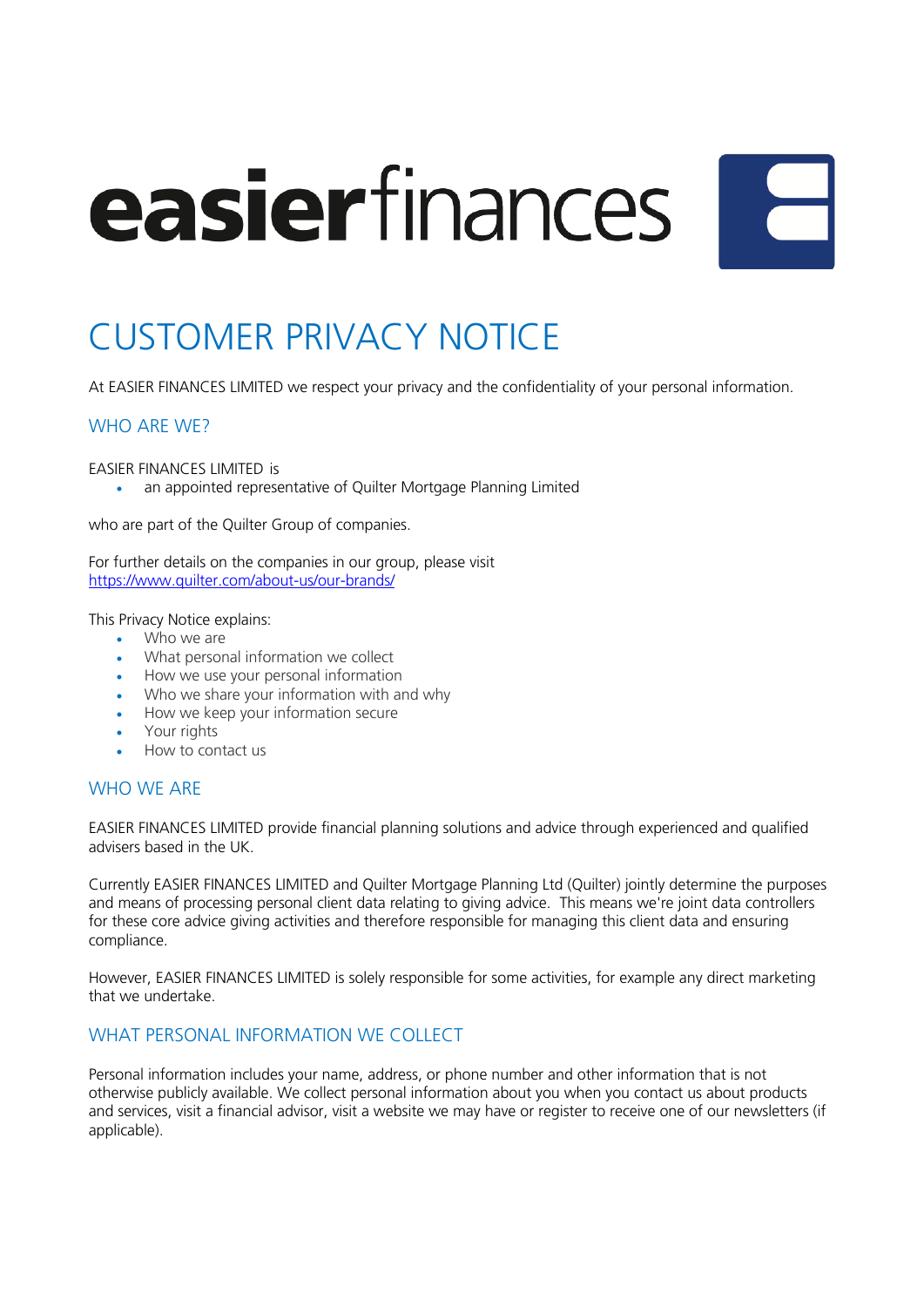The type of personal information we collect will depend on the purpose for which it is collected and includes:

- Contact details
- Information to verify your identity
- Family, lifestyle, health and financial information
- Payment details.

We collect personal information directly from you. For example, we ask for personal information at the start of our relationship and in subsequent communications in order to check your identity and protect you from fraud. This is a legal requirement and is important to help safeguard you against potential crime.

### **Special category information**

In some instances, it is necessary to collect more sensitive information (such as health or lifestyle information) which is called special category data. This is to allow us to provide our financial advice service to you. We will always obtain your consent during the advice process to gather this data and explain what information we require and why it is needed. Sensitive personal information will always be processed and stored securely. You can withdraw your consent at any time to us processing this data, however, this may mean that you can no longer access the service or product the information was gathered for.

#### **Cookies**

We also collect information about you from other sources. For example, our website automatically collects information from your computer using "cookies" which provides us with limited personal information. Cookies are small text files that are placed on your computer by websites that you visit. They are widely used in order to make websites work, or work more efficiently, as well as to provide information to the website owners. For further information visit www.aboutcookies.org or www.allaboutcookies.org.

You can set your browser not to accept cookies and the above websites tell you how to remove cookies from your browser. However, in a few cases some of our website features may not function as a result.

# DATA RETENTION

We keep your personal information only as long as is necessary for the purpose for which it was collected and to meet regulatory or legislative requirements.

Advice data is retained for 50 years to meet our regulatory requirements.

Personal information will be securely disposed of when it is no longer required, in accordance with our Data Retention and Disposal Schedule. A copy of this is available using the contact details below.

# ON WHAT BASIS DO WE COLLECT DATA

The processing of your personal data is allowed under a number of lawful bases. The data required for the provision of products and services is processed on the basis there's a contract with you to do so. Any relevant marketing activity we undertake is done because as a firm we have a legitimate interest to do so. However, you have rights, as listed below, which impact how we can use and process your data.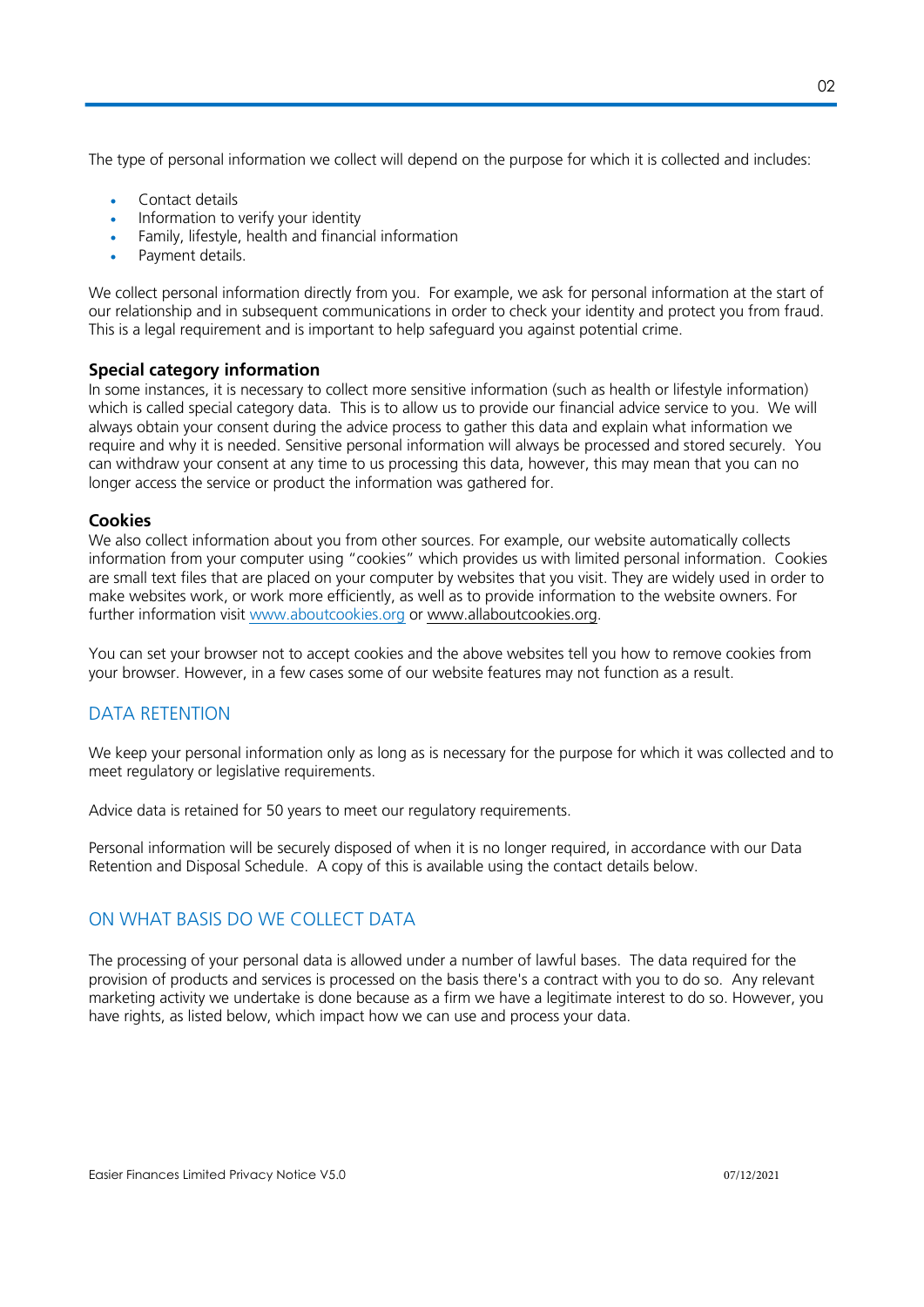# HOW WE USE YOUR PERSONAL INFORMATION

We process your information in order to support and maintain our contractual relationship with you and to comply with legal and regulatory requirements. This includes the following:

- Providing our advice, products or services to you
- Carrying out transactions you have requested
- Confirming and verifying your identity for security purposes
- Credit scoring and assessment, and credit management (where applicable)
- Detecting and preventing fraud, crime, money laundering or other malpractice.

To investigate any complaint or enquiry raised in regards to your adviser or the advice given

We also process your data for specific business purposes to enable us to give you the best products and services and the best and most secure experience. For example, we process your information to send you marketing that is tailored to your interests.

Our business purposes include the following:

- Enhancing, modifying, and personalising our services for the benefit of our customers
- Providing communications which we think will be of interest to you
- Market or customer satisfaction research or statistical analysis
- Audit and record keeping purposes
- Enhancing the security of our network and information systems.
- Supporting the testing and maintenance of systems

You have the right to object to this processing if you wish, please see "YOUR RIGHTS" section below. Please bear in mind that if you object this may affect our ability to carry out the tasks above for your benefit.

We may also process your personal data as part of an acquisition or sale. Should this happen, you will be notified about any change to processing or data controller arising as a result of this activity.

# WHO WE SHARE YOUR INFORMATION WITH AND WHY

We share your information with trusted third parties who perform tasks for us and help us to provide the services you require these include:

- Quilter Mortgage Planning Limited
- Other adviser firms in the network for the purpose of providing you with advice (with your Consent)
- The Quilter Group of companies to enhance the services and products we can offer you
- Third parties to verify your identity, in line with money laundering or other requirements (this may involve carrying out checks with credit reference databases)
- Third parties who perform tasks for us to help us set up or service your plan (these third parties may be based in countries outside the UK but where they are, we will undertake an assessment of safeguards in place)
- Other organisations, including regulatory bodies, the police and fraud prevention agencies, to prevent and detect fraud
- Third parties where required by law, court order or regulation; and
- Third parties as part of an acquisition or sale.
- The Quilter group or third parties for assurance or audit purpose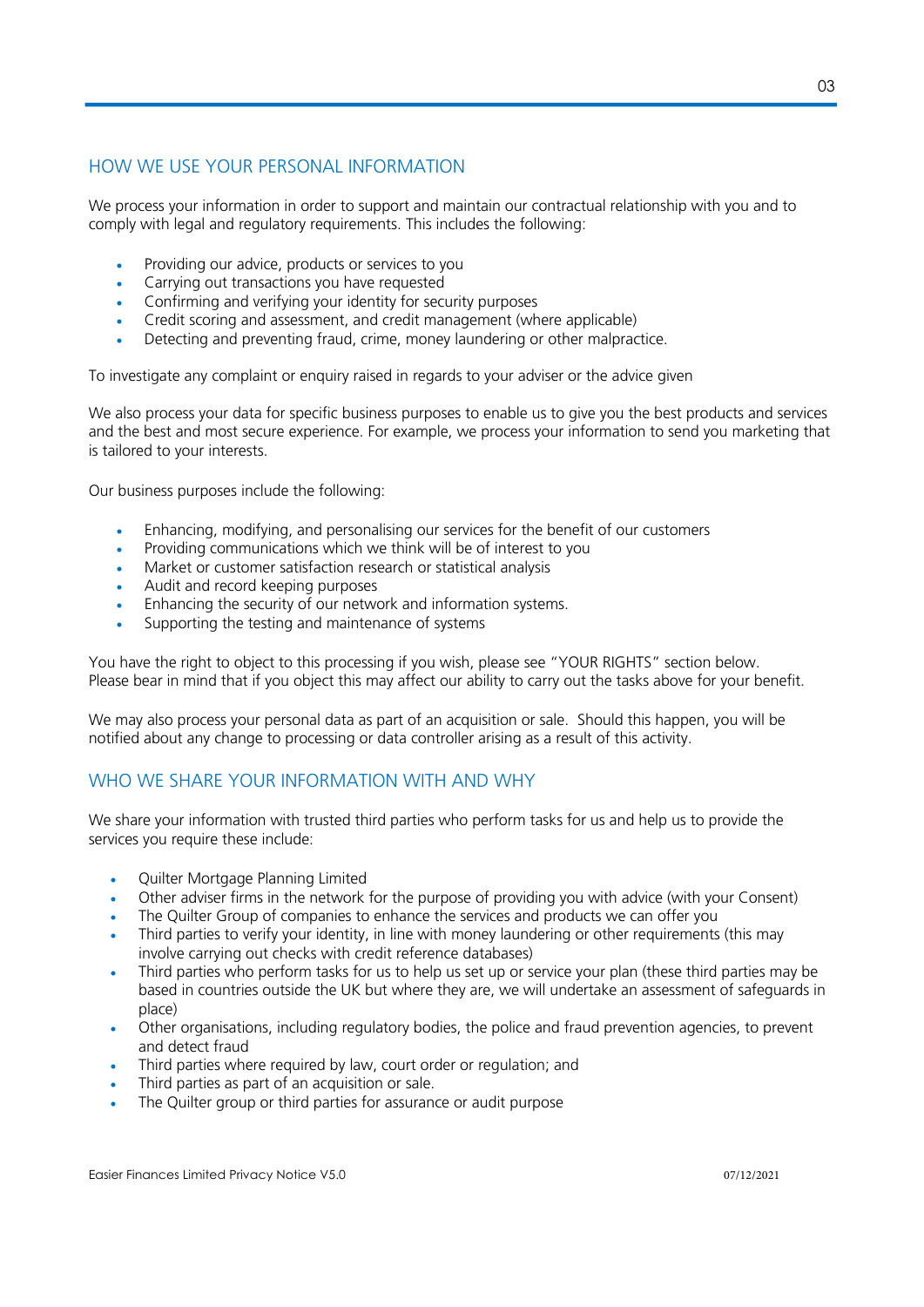# HOW WE KEEP YOUR INFORMATION SECURE

We are committed to ensuring the confidentiality of the personal information that we hold and we continue to review our security controls and related policies and procedures to ensure that your personal information remains secure.

When we contract with third parties, we impose appropriate security, privacy and confidentiality obligations on them to ensure that personal information is kept secure.

If we work with third parties in countries outside the UK we ensure these are countries that the European Commission has confirmed have an adequate level of protection for personal information, or the organisation receiving the personal data has provided adequate safeguards.

In limited circumstances data may be accessed outside of the UK i.e. by employees when they travel. In these circumstances we ensure there are appropriate information security measures in place to safeguard your information.

### PROFILING

Basic identifiers about you (e.g. your name and address) is matched with information from Experian Marketing Services to create demographics and infer customer 'types' so that Quilter Mortgage Planning Ltd and the Quilter group of companies can define groups based on factors like interests, age, location and more. This helps Quilter Mortgage Planning Ltd and the Quilter group of companies better understand our customers in order to adapt and improve our products and services.

If you would like to know more about the information we receive from Experian Marketing Services, you can visit their website (www.experian.co.uk/privacy/consumer-information-portal) which explains who Experian Marketing Services are, what they do and why.

# YOUR RIGHTS

EASIER FINANCES LIMITED tries to be as open as it can be in terms of giving people access to their personal information and therefore have outlined your rights below. This privacy notice was drafted with brevity and clarity in mind, therefore further information can be gathered by contacting us using the details below, or more information about your data protection rights can be found here: https://ico.org.uk/for-organisations/guide-tothe-general-data-protection-regulation-gdpr/individual-rights/

#### **Marketing**

You have the right to opt out of receiving marketing information and tell us what your communication preferences are by contacting Quilter Mortgage Services Ltd using the details provided at the end of this notice or by using the opt out option below or on any email marketing. You may opt out at any time if you don't want to receive any further communications of this nature.

#### **Individual data rights and requests**

- The right to be informed You can request that we provide 'fair processing information', typically through this privacy notice
- The right of access You may request a copy of the personal information we hold about you using the contact details found on the end of this privacy notice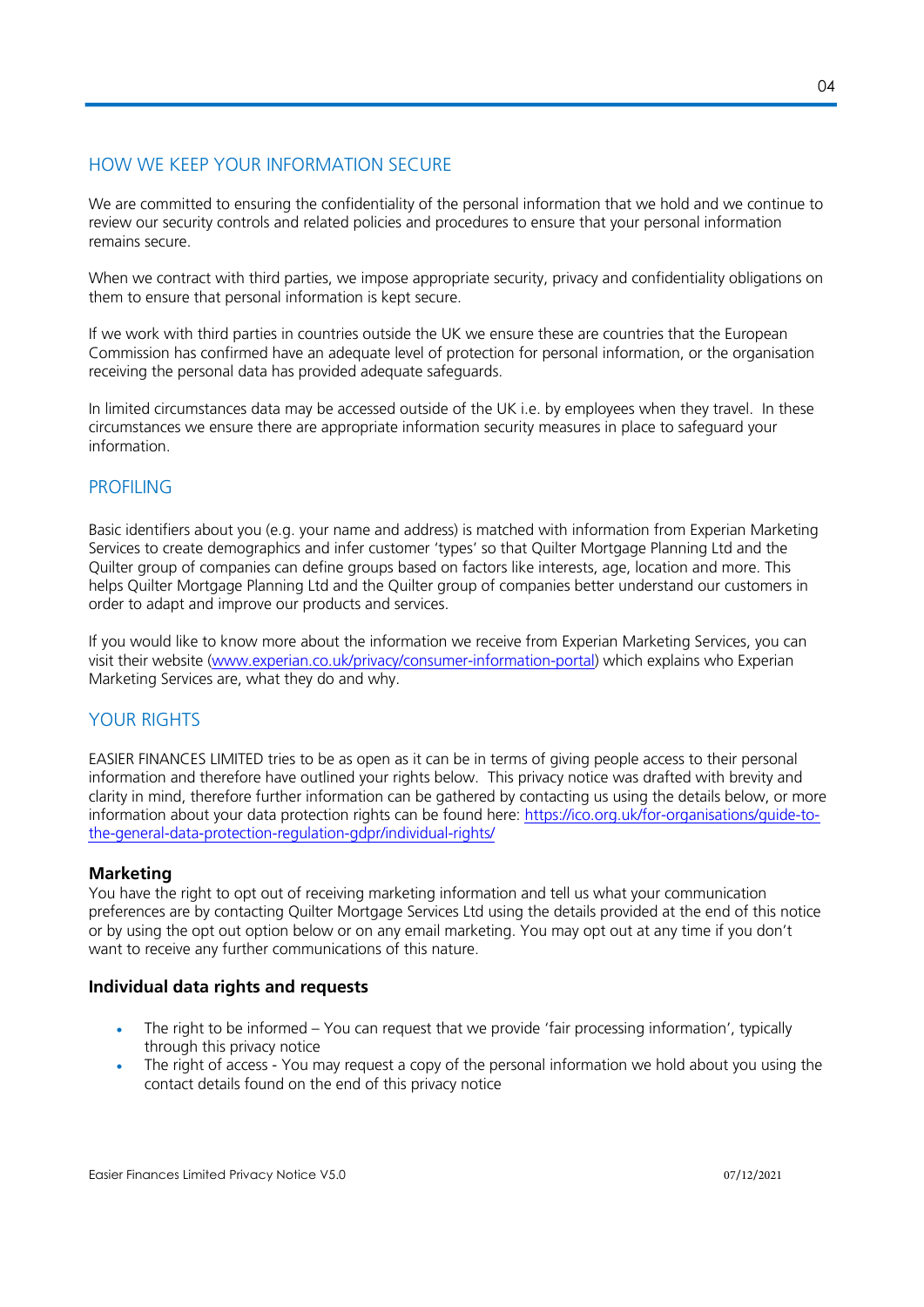- The right to rectification The accuracy of your personal information is important to us. You have the right to ask us to update or correct your personal information
- The right to erasure You may request the deletion or removal of personal data where there is no compelling reason for its continued processing
- The right to object You may object to the processing of your data based on legitimate interests
- The right to restrict processing You have a right to request we 'block' or suppress processing of your personal data
- The right to data portability  $-$  You may request to obtain and reuse your data
- The right not to be subject to automated decision-making including profiling.

If you wish to correct, restrict, delete or make changes to your personal information, or any of the data subject rights listed above, please contact us at the address or email listed below.

# HOW TO CONTACT US

If you have questions about this notice, need further information about our privacy practices, or wish to give or withdraw consent, exercise preferences or correct your personal information, please contact us using the following details. Quilter will liaise with EASIER FINANCES LIMITED on your behalf to effect your requests.

The Office of Data Protection Quilter Financial Planning Limited Senator House 85 Queen Victoria Street London EC4V 4AB

QFPDataGuardian@quilter.com

#### HOW TO COMPLAIN

If you wish to raise a complaint about how we have handled your personal data, you can contact The Office of Data Protection who will investigate the matter.

If you are not satisfied with our response or believe we are not processing your personal data in accordance with the law, you can complain to our regulator:

Information Governance Department Information Commissioner's Office Wycliffe House Water Lane Wilmslow Cheshire SK9 5AF

0303 123 1113 www.ico.org.uk/concerns